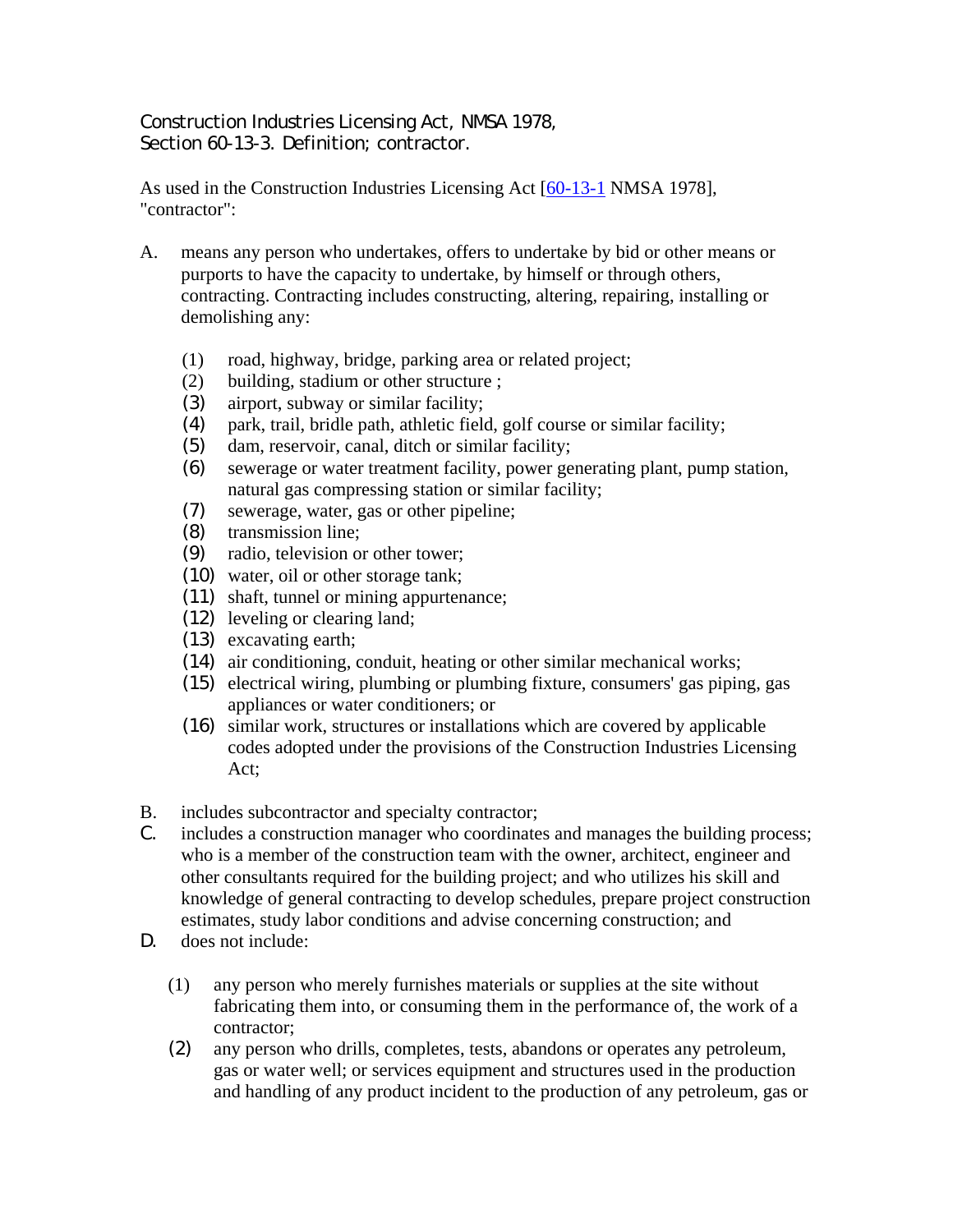water wells, excluding any person performing duties normally performed by electrical, mechanical or general contractors; or who performs geophysical or similar exploration for oil, gas or water;

- (3) any person who drills, completes, tests, abandons or operates any petroleum, gas or water well; or services equipment and structures used in the production and handling of any product incident to the production of any petroleum, gas or water wells, excluding any person performing duties normally performed by electrical, mechanical or general contractors; or who performs geophysical or similar exploration for oil, gas or water;
- (4) a utility department of any municipality or local public body rendering authorized service by the installation, alteration or repair of facilities, up to and including the meters, which facilities are an integral part of the operational system of the utility department of the municipality;
- (5) any railroad company;
- (6) a telephone or telegraph company or rural electric cooperative that installs, alters or repairs electrical equipment and devices for the operation of signals or the transmission of intelligence where that work is an integral part of the operation of a communication system owned and operated by a telephone or telegraph company or rural electric cooperative in rendering authorized service;
- (7) a pipeline company that installs, alters or repairs electrical equipment and devices for the operation of signals or the transmission of intelligence where that service is an integral part of the operation of the communication system of that pipeline company and is not for hire or for the use of the general public, or any pipeline company which installs, alters or repairs plumbing fixtures or gas piping where the work is an integral part of installing and operating the system owned or operated by the pipeline company in rendering its authorized service;
- (8) any mining company, gas company or oil company that installs, alters or repairs its facilities, including plumbing fixtures or gas piping, where the work is an integral part of the installing or operating of a system owned or operated by the mining company, gas company or oil company; provided the construction of a building by a mining company, a gas company or an oil company is required to be done in conformity with all other provisions of the Construction Industries Licensing Act and with orders, rules, regulations, standards and codes adopted pursuant to that act;
- (9) a radio or television broadcaster who installs, alters or repairs electrical equipment used for radio or television broadcasting;
- (10) an individual who, by himself or with the aid of others who are paid wages and who receive no other form of compensation, builds or makes installations, alterations or repairs in or to a single-family dwelling owned and occupied or to be occupied by him; provided that the installation, building, alteration or repair is required to be done in conformity with all other provisions of the Construction Industries Licensing Act [60-13-1 NMSA 1978] and with the orders, rules, regulations, standards and codes adopted pursuant to that act;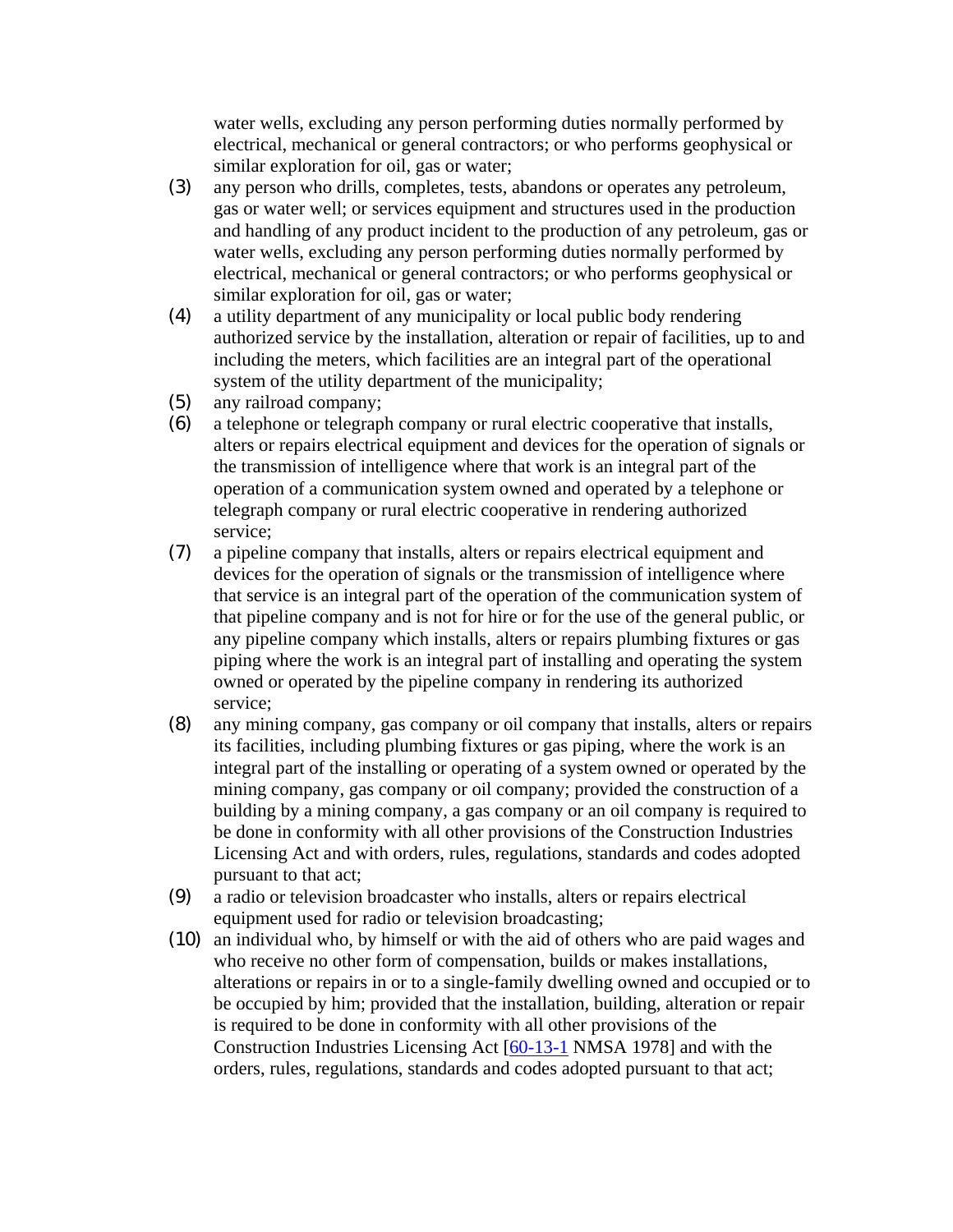- (11) a person who acts on his own account to build or improve a single-family residence for his personal use, including the building or improvement of a free standing storage building located on that residential property; provided that the construction or improvement is required to be done in conformity with all other provisions of the Construction Industries Licensing Act and with the orders, rules, regulations, standards and codes adopted pursuant to that act; and provided further that he does not engage in commercial construction;
- (12) a person who, by himself or with the aid of others who are paid wages and receive no other form of compensation, builds or makes installations, repairs or alterations in or to a building or other improvement on a farm or ranch owned, occupied or operated by him, or makes installations of electrical wiring that are not to be connected to electrical energy supplied from a power source outside the premises of the farm or ranch owned, occupied or operated by him; provided that the state codes and any local codes adopted pursuant to Subsection F of Section 60-13-44 NMSA 1978 shall not require any permits or inspections for such construction on a farm or ranch except for electrical wiring to be connected to a power source outside the premises;
- (13) an individual who works only for wages;
- (14) an individual who works on one undertaking or project at a time that, in the aggregate or singly, does not exceed seven thousand two hundred dollars (\$7,200) compensation a year, the work being casual, minor or inconsequential, such as handyman repairs; provided that this exemption shall not apply to any undertaking or project pertaining to the installation, connection or repair of electrical wiring, plumbing or gas fitting as defined in Section 60-13-32 NMSA 1978 and provided:
	- (a) the work is not part of a larger or major operation undertaken by the same individual or different contractor;
	- (b) the individual does not advertise or maintain a sign, card or other device which would indicate to the public that he is qualified to engage in the business of contracting; and
	- (c) the individual files annually with the division, on a form prescribed by the division, a declaration substantially to the effect that he is not a contractor within the meaning of the Construction Industries Licensing Act  $[60-13-1]$  NMSA 1978], that the work he performs is casual, minor or inconsequential and will not include more than one undertaking or project at one time and that the total amount of such contracts, in the aggregate or singly, will not exceed seven thousand two hundred dollars (\$7,200) compensation a year;
	- (d) any person, firm or corporation that installs fuel containers, appliances, furnaces and other appurtenant apparatus as an incident to its primary business of distributing liquefied petroleum fuel;
- (15) any person, firm or corporation that installs fuel containers, appliances, furnaces and other appurtenant apparatus as an incident to its primary business of distributing liquefied petroleum fuel;